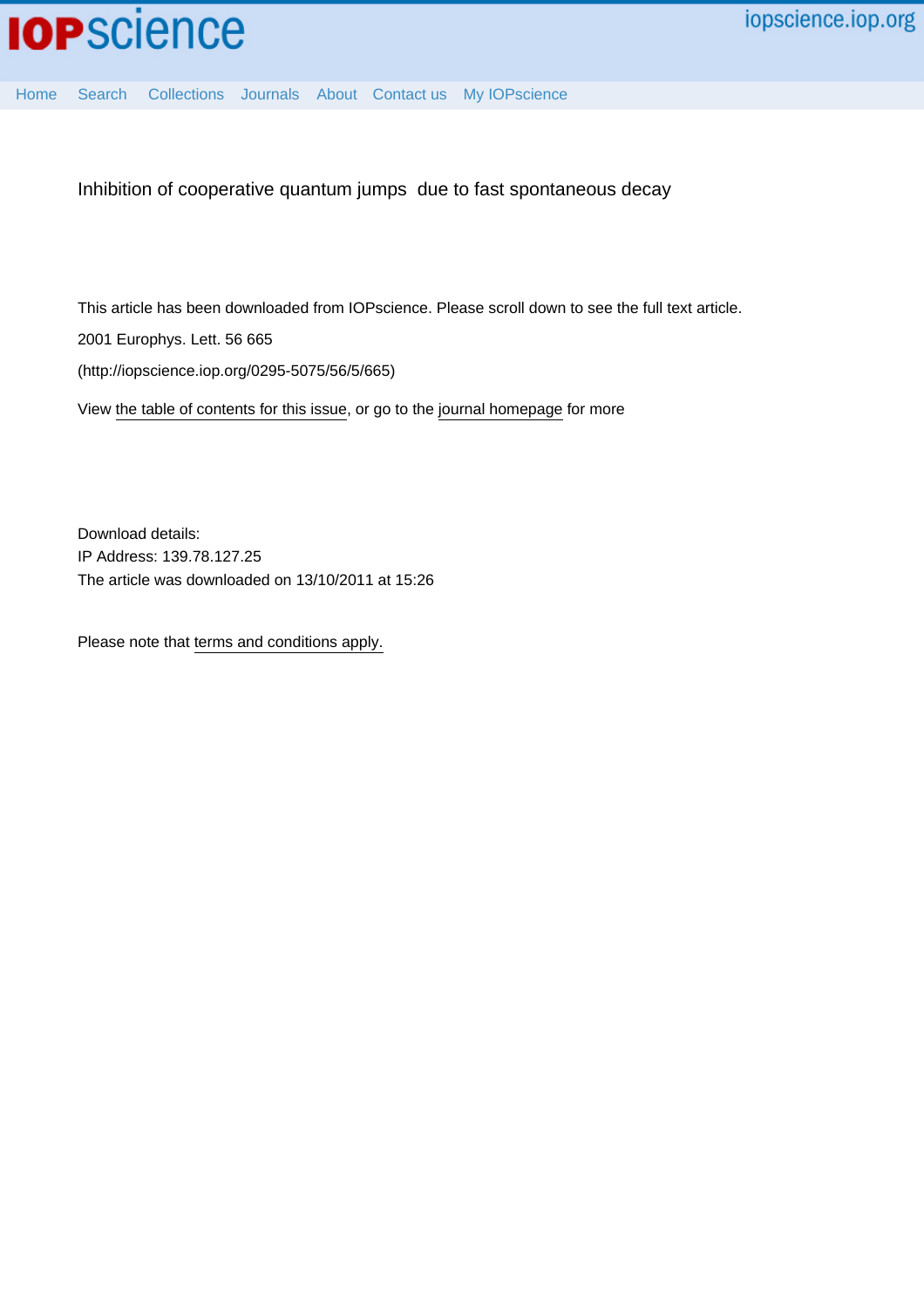Europhys. Lett., **56** (5), pp. 665–671 (2001)

## **Inhibition of cooperative quantum jumps due to fast spontaneous decay**

C. SKORNIA<sup>1,2</sup>, J. VON ZANTHIER<sup>1</sup>, G. S. AGARWAL<sup>1,3</sup>, E. WERNER<sup>2</sup> and H. WALTHER<sup>1</sup>

 $1$  Max-Planck-Institut für Quantenoptik and Sektion Physik der LMU München Hans-Kopfermann-Str. 1, D-85748 Garching, Germany  $2$  Institut für Theoretische Physik, Universität Regensburg D-93040 Regensburg, Germany <sup>3</sup> Physical Research Laboratory - Navrangpura, Ahmedabad-380 009, India

(received 5 April 2001; accepted in final form 14 September 2001)

PACS. 42.50.Fx – Cooperative phenomena; superradiance and superfluorescence. PACS. 42.50.Lc – Quantum fluctuations, quantum noise, and quantum jumps. PACS.  $32.80.Pj$  – Optical cooling of atoms; trapping.

**Abstract.** – A Quantum Monte Carlo wave function approach is used to rule out the possibility of cooperative effects in the quantum jump statistics of adjacent three-level ions of the type discussed in a series of experiments and theoretical investigations. By deriving analytical results and examining quantum jumps in various subspaces, we track this outcome to the fact that a fast spontaneous decay inhibits dipole-dipole–induced entanglement between the ions developing on a much slower time scale. This inhibition is demonstrated even for weak pumping of the fast transition. The Quantum Monte Carlo calculation thus sheds new light on the controversy arising from the findings of two recent conflicting experiments by Block *et al.* (Eur. Phys. J. D, **7** (1999) 461) and Donald et al. (Europhys. Lett., **51** (2000) 388).

Introduction. – For some time there has been a controversy whether cooperative effects show up in the quantum jump statistics of a collection of atoms or ions placed in the vicinity of each other. Quantum jumps can be observed in a multilevel system of a single particle if one of the states is metastable  $[1-4]$ . For example, if the internal structure of the atom corresponds to the 3-level system of fig. 1, the electron is shelved in the metastable state  $|2\rangle$  either due to spontaneous decay (in a Λ-scheme) or excitation by a laser (in a V-scheme); in both cases photons cease to be scattered on the fast  $|1\rangle$ - $|3\rangle$  transition [5–7]. Sauter *et al.* reported the observation of simultaneous quantum jumps of groups of ions within a given time interval at a rate much higher than expected for an ensemble of independently radiating ions [8]. Lewenstein et al. published a theoretical calculation stating that in a Λ-scheme collective behaviour in the quantum jump statistics of adjacent ions is not observable unless the particles are separated by an (unrealistically small) fraction of the shortest of the wavelengths involved [9]. Beige *et al.* and Addicks *et al.* derived cooperative quantum jump behaviour, scaling with the wavelength of the fast transition, if the ions are excited coherently in a V-configuration on both transitions [10, 11]. In spite of this result it remained unclear why collective effects in the quantum jump behaviour are not displayed if the ions are placed close to each other and coherently excited in a Λ-scheme only on the fast transition. An experiment similar to the assumptions of  $[9]$  was later performed by Itano *et al.* [12]. Here, two (or three) mercury ions, separated within a wavelength of the  $|1\rangle$ - $|2\rangle$  transition, did not show any deviation from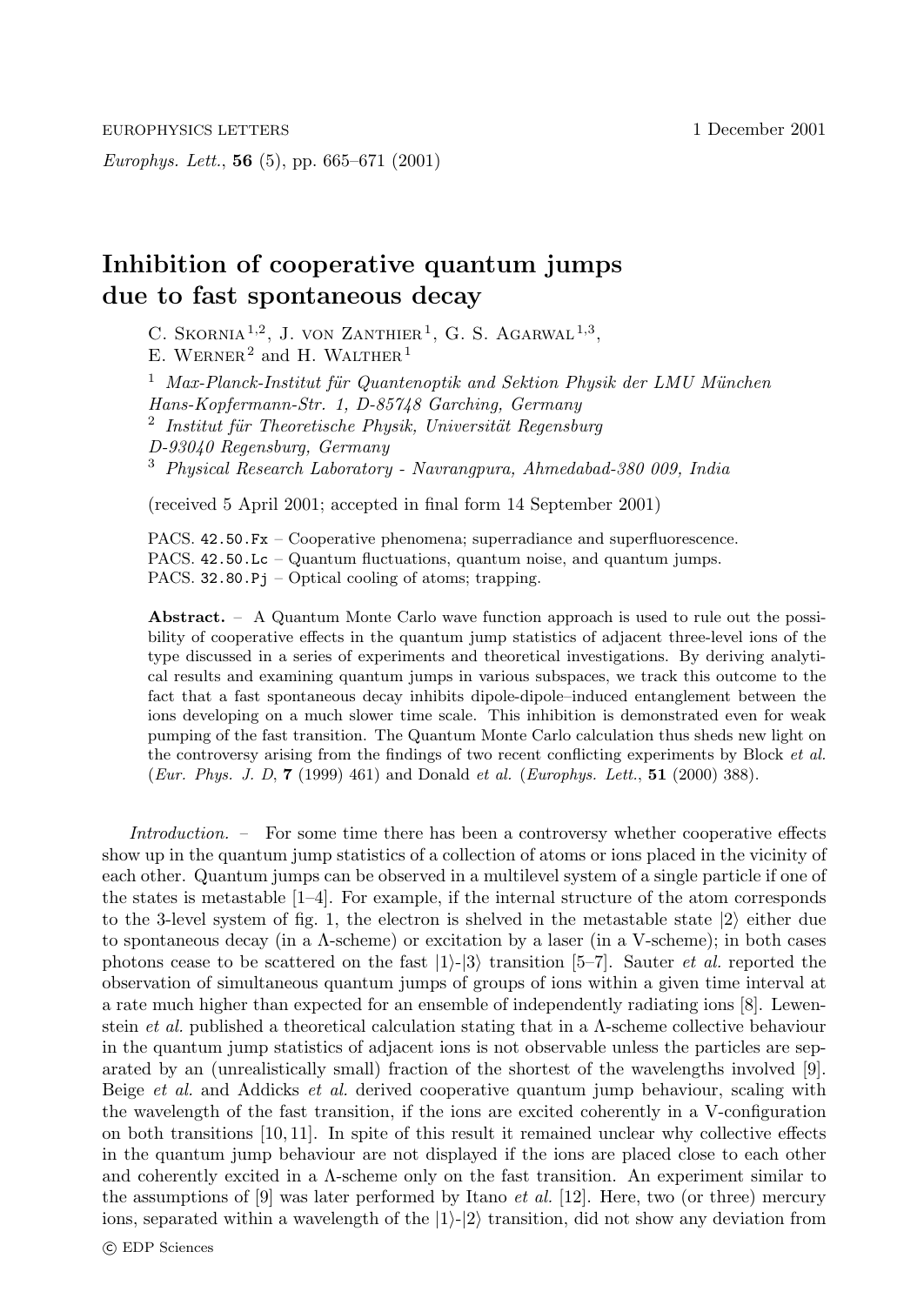

Fig. 1 – Atomic 3-level Λ-scheme considered in this paper. Due to spontaneous decay quantum jumps occur towards the metastable state  $|2\rangle$  at a rate  $2\gamma^{12}$ . From  $|2\rangle$  the atom spontaneously decays towards  $|3\rangle$  at a rate  $2\gamma^{23}$ .

Fig. 2 – Quantum Monte Carlo simulation of the fluorescence record of two 3-level Λ-systems (with  $\gamma^{13} \gg \gamma^{12}, \gamma^{23}$  and  $\lambda_{12} \gg r \gg \lambda_{13}$ ) as a function of time. Three different levels of fluorescence can be distinguished, corresponding to zero, single and double intensity of the single-ion fluorescence.

the photon statistics of randomly radiating ions. Recently, the question whether collective quantum jumps exist in an ensemble of ions with a more complex Λ-scheme was again raised due to the outcome of an investigation made by Block *et al.* [13]. In this experiment, simultaneous jumps in a linear chain of ten calcium ions were observed much more frequently than expected from pure statistics. Since the coincidences of quantum jumps were not confined to adjacent ions, the authors speculated that unexplained long-range interactions between the ions in the linear crystal may exist. The results were rejected later by an experiment using the same ion species (and level structure) that was conducted under similar conditions by Donald et al. [14]. Here again, no evidence of ion-ion correlations was found.

As pointed out in [14], the question of collectivity in an ensemble of trapped ions is of importance in the context of quantum information processing. The advantage of using ions in a quantum computer relies heavily on the assumption that the interactions governing the behaviour of the particles in the trap are well understood in principle. Unexplained cooperativity of the trapped ions would seriously call this assumption into question [15].

This paper reinvestigates the problem of collective behaviour in the quantum jump statistics of closely separated dipole-dipole interacting ions in the Λ-configuration. The internal level structure of the ions corresponds to the 3-level scheme of fig. 1, investigated by Lewenstein et al.  $[9]$  and experimentally by Itano et al.  $[12]$ . For the analysis we make use of a Quantum Monte Carlo wave function calculation. In contrast to the master-equation approach employed by Lewenstein *et al.* [9], this has the advantage of allowing us to follow closely the dynamics of individual quantum systems as investigated here. Our calculations reconfirm the prediction that for this configuration no collective behaviour is observed in the quantum jump behaviour of two dipole-dipole interacting particles. We can show that this result holds for any pump power —weak or strong— taking fully into account the real and imaginary parts of the dipole-dipole interaction, level shifts and coherent evolution among the internal states of the two ions. The Quantum Monte Carlo calculation even allows us to carry out the jump statistics analytically. We can thus clearly understand why in fact cooperative behaviour is not displayed. The principal result is that due to the rapid decay on the fast  $|1\rangle$ - $|3\rangle$  transition any dipole-dipole–induced coherent evolution on the  $|1\rangle$ - $|2\rangle$  transition is brought to an abrupt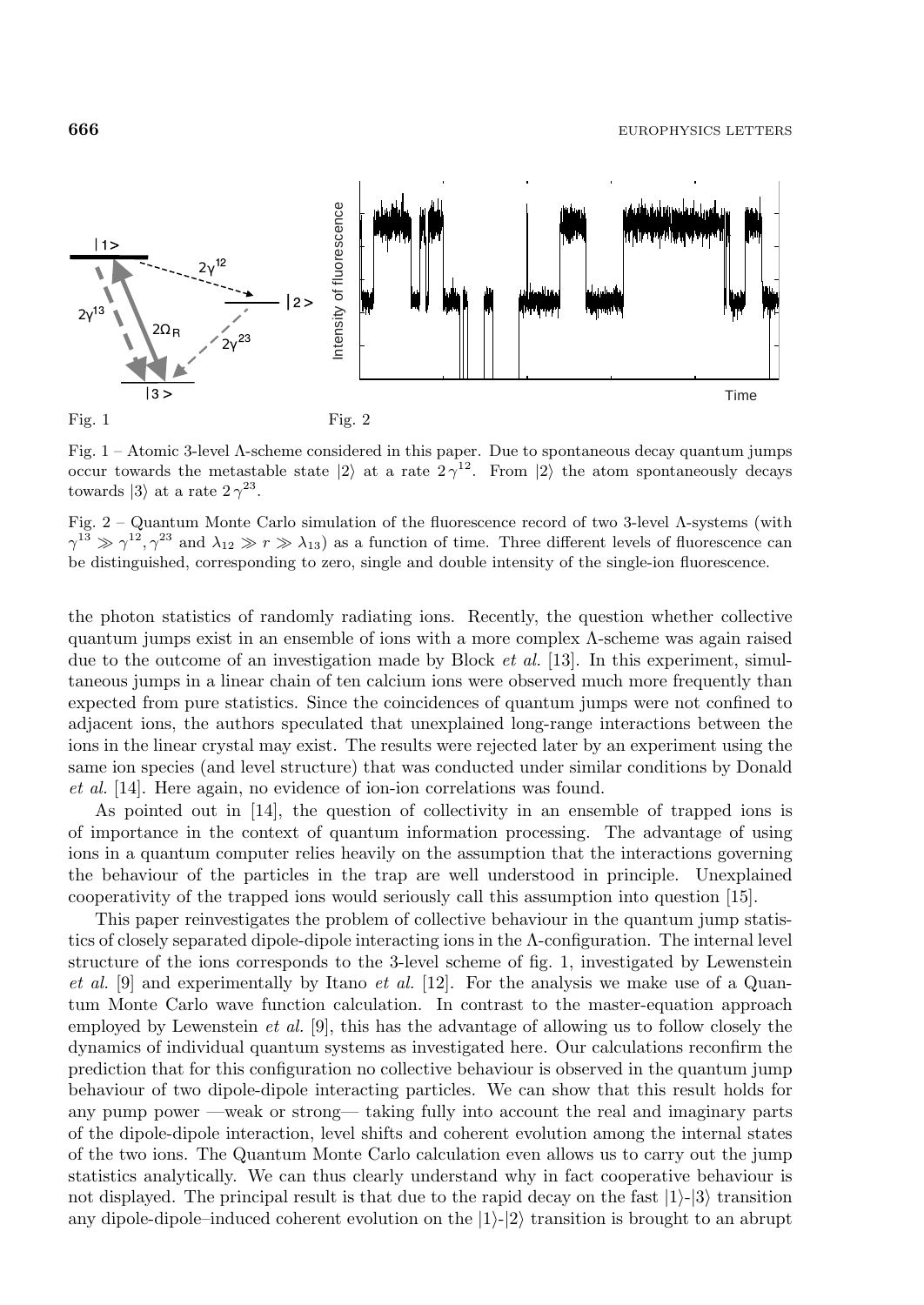stop. This behaviour is in close analogy to the Quantum Zeno effect encountered in 3-level systems [16, 17].

In what follows, we first present the mathematical approach used to analyze the dynamics of the two-atom system (second section). Next, we derive the transition rates between the different subspaces of fluorescence corresponding to zero, single and double intensity of the single-ion fluorescence (third section). Finally, we reconsider the role played by the dipoledipole interaction in view of the findings of the third section and give an interpretation of the final result (last section).

*Model and method.* – We consider two identical atoms, each with levels  $|1\rangle$ ,  $|2\rangle$  and  $|3\rangle$ , according to fig. 1. A resonant coherent pumping field interacts continuously with both atoms on the  $|1\rangle$ - $|3\rangle$  transition. In our analysis it is assumed that the level spacing  $|1\rangle$ - $|2\rangle$  is close enough so that the dipole-dipole interaction is effective on this transition; the  $|1\rangle$ - $|3\rangle$  transition is supposed to lie in the optical domain, where the distance between the two atoms is assumed to be much larger than the corresponding wavelength. We thus work in the limit

$$
\lambda_{12} \gg r \gg \lambda_{13} \,, \tag{1}
$$

which also implies that  $r \gg \lambda_{23}$ . Here  $\lambda_{nm}$  is the wavelength of the  $|n\rangle$ - $|m\rangle$  transition, where  $n, m \in \{1, 2, 3\}, n < m$ , and r denotes the ion-ion distance. Since a system is assumed where quantum jumps are observed, it is supposed that

$$
\gamma^{13} \gg \gamma^{12}, \gamma^{23}, \tag{2}
$$

with  $\gamma^{23}$  being sufficiently small so that for the atom in the metastable state  $|2\rangle$  the dark period in the fluorescence signal can be clearly resolved by a photodetector.

The two ions are supposed to be at fixed positions  $r_i$ ,  $i = 1, 2$ , and the field outside the laser beam is assumed to be in the vacuum state. The dipole matrix elements of the atoms are defined as  $d_{nm} := e\langle n|x|m\rangle$ , where  $|n\rangle$ ,  $|m\rangle$  denote the internal states of the ions and e corresponds to the electron charge. The atomic raising and lowering operators for the internal states of the *i*-th ion are given by  $\sigma_i^{nm} := |n\rangle_i \langle m|$ . For the time steps  $\Delta t$  used in the Quantum Monte Carlo simulations we need the time development of the system under the condition that no photon be emitted in the time interval  $[t, t + \Delta t]$ . The transformation of the state vector of the system  $|\Psi(t)\rangle$  during the coherent evolution is computed from a modified Schrödinger equation employing a non-Hermitian conditional Hamiltonian. Details of this approach can be found in [18,19]. The conditional Hamiltonian including the on-resonance ion-laser interaction is found in second-order perturbation theory to be [10]

$$
H_{\text{cond}} = \frac{\hbar}{i} \left[ \sum_{\substack{n,m=1 \ n < m}}^3 \sum_{i,j=1}^2 \gamma_{ij}^{nm} \sigma_i^{nm} \sigma_j^{mn} + \sum_{i=1}^2 i \Omega_{\text{R}} \left( \sigma_i^{13} + \sigma_i^{31} \right) \right]. \tag{3}
$$

Here,  $2\gamma_{ij}^{nm}$  is the Einstein A-coefficient for the  $|n\rangle \leftrightarrow |m\rangle$  transition for  $i = j$  and  $2\Omega_{\rm R}$  is the Rabi frequency due to the continuous laser exciting the  $|1\rangle$ - $|3\rangle$  transition. For  $i \neq j$   $\gamma_{ij}^{nm}$ is the complex parameter which describes the strength of the dipole-dipole interaction. In the Markov approximation  $\gamma_{12}^{nm}$  can be calculated analytically [20]:

$$
\gamma_{12}^{nm} = \frac{3}{2} \gamma_{11}^{nm} e^{ik_{nm}r} \left[ \frac{1}{ik_{nm}r} \left( 1 - \cos^2 \theta_{nm} \right) + \left( \frac{1}{(ik_{nm}r)^2} + \frac{1}{(ik_{nm}r)^3} \right) \left( 1 - 3\cos^2 \theta_{nm} \right) \right], (4)
$$

where  $r = |\mathbf{r}_1 - \mathbf{r}_2|$  is the distance between the two ions,  $\theta_{nm}$  the angle between  $\mathbf{d}_{nm}$  and  $\mathbf{r}_1 - \mathbf{r}_2$ and  $k_{nm} = \frac{2\pi}{\lambda_{nm}}$ . For further calculations we define  $\gamma^{nm} = \gamma_{11}^{nm} = \gamma_{22}^{nm}$ ,  $\gamma_{dd}^{nm} := \text{Re}(\gamma_{12}^{nm})$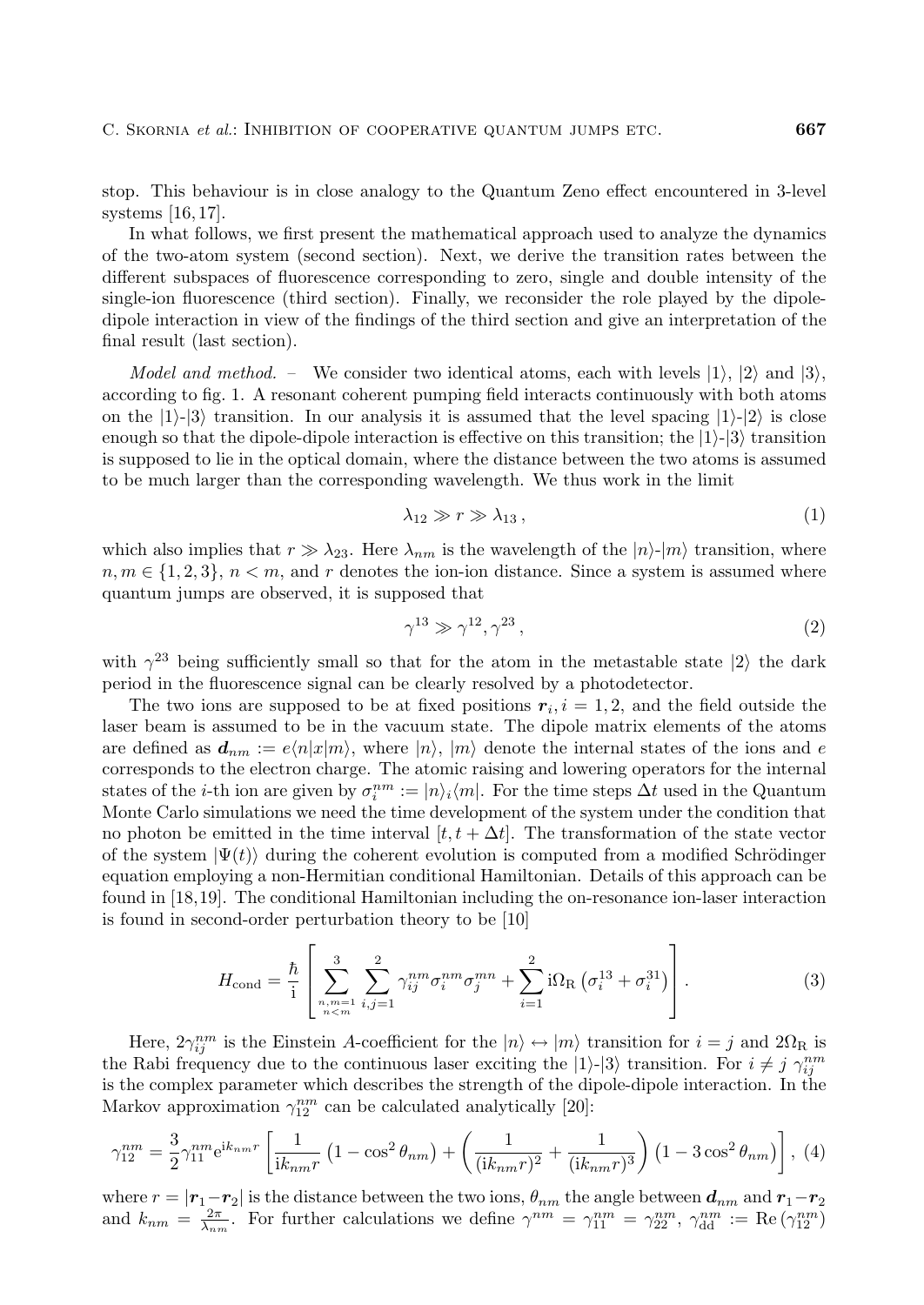and  $\Omega_{\text{dd}}^{nm} := \text{Im}(\gamma_{12}^{nm})$ . The values of  $\gamma_{\text{dd}}^{nm}(r)$  and  $\Omega_{\text{dd}}^{nm}(r)$  tend to zero for  $r \to \infty$ , but  $\Omega_{\text{dd}}^{nm}$ diverges for  $r \to 0$ . From this behaviour it is not evident a priori why no consequences of the dipole-dipole interaction on the  $|1\rangle$ - $|2\rangle$  transition between the two ions are derived from the master-equation approach.

The evolution of the state vector between two emissions is given by

$$
\frac{\partial}{\partial t}|\Psi\rangle = \frac{i}{\hbar}H_{\text{cond}}|\Psi\rangle.
$$
\n(5)

The quantum jumps of the atomic system are represented by the six operators,

$$
J_{mn}^s = \sigma_1^{mn} + \sigma_2^{mn}
$$
  
\n
$$
J_{mn}^a = \sigma_1^{mn} - \sigma_2^{mn}
$$
  
\n
$$
n \in \{1, 2, 3\}; \quad n < m,
$$
\n(6)

with their corresponding probabilities,

$$
P(J_{mn}^s) = 2(\gamma^{mn} + \gamma_{\rm dd}^{mn}) \langle \Psi | J_{mn}^{s\dagger} J_{mn}^s | \Psi \rangle, P(J_{mn}^a) = 2(\gamma^{mn} - \gamma_{\rm dd}^{mn}) \langle \Psi | J_{mn}^{a\dagger} J_{mn}^a | \Psi \rangle,
$$
 (7)

for the atomic system being in state  $|\Psi\rangle$  just before the jump.

The coherent evolution between two quantum jumps according to (5) and the reduction of the state vector in the case of a quantum jump given by (6) and (7) allow one to model the complete dynamics of the two-atom system.

Fluorescence phases. – The atomic system can be divided into three subspaces, each belonging to different intensities of fluorescence (see fig. 2). We define

$$
B_2 := \{ |1,1\rangle, |1,3\rangle, |3,1\rangle, |3,3\rangle \}, \tag{8}
$$

$$
B_1 := \{ |1, 2\rangle, |2, 1\rangle, |2, 3\rangle, |3, 2\rangle \}, \tag{9}
$$

$$
D := \{|2, 2\rangle\} \tag{10}
$$

If the system is in any state of subspace  $B_2$ , both ions are fluorescing; if the system is in any state of subspace  $B_1$ , only one ion is fluorescing; D is the dark state, where no fluorescence photons are emitted. The time evolution between two quantum jumps is determined by the conditional Hamiltonian (3). As can be seen from (3), (5) and (8)-(10), any state  $|\Psi\rangle$  which is in one of the subspaces  $B_2$ ,  $B_1$  or D at time t remains in the same subspace for any time  $t+\tau$ if no jump of type (6) takes place in between. Therefore, the only possibility to change the intensity of fluorescence and thus the subspaces  $\{B_2, B_1, D\}$  is if one of the quantum jumps (6) occurs. For the initial state  $|\Psi\rangle$  in  $B_2$  it is clear that only jumps of type  $J_{21}^s$  or  $J_{21}^a$  take the system out of  $B_2$ . If the initial state  $|\Psi\rangle$  is in  $B_1$ , there are two possibilities of leaving this subspace: a) one of the jumps of type  $J_{32}^s$  or  $J_{32}^a$  will return the system back to  $B_2$  or b) one of the jumps of type  $J_{21}^s$  or  $J_{21}^a$  puts the system into the dark state. For the dark state  $|2,2\rangle$ only a jump of type  $J_{32}^s$  or  $J_{32}^a$  can take place, transferring the system towards  $B_1$ .

To clarify how the dipole-dipole interaction influences the quantum jump behaviour of the system, we need to calculate these transition rates explicitly. For example, for a state vector  $|\Psi\rangle$  being part of subspace  $B_2$ , we can write

$$
|\Psi\rangle(t) = b_1|1,1\rangle + b_2|1,3\rangle + b_3|3,1\rangle + b_4|3,3\rangle, \qquad (11)
$$

with  $\sum_{i=1}^{4} |b_i|^2 = 1$ . From (11) we can calculate the probability of a quantum jump from  $B_2$ to  $B_1$  as

$$
P_{21} := P(B_2 \to B_1) = P(J_{21}^s) + P(J_{21}^a) = 2\gamma^{12} \left( 2|b_1|^2 + |b_2|^2 + |b_3|^2 \right).
$$
 (12)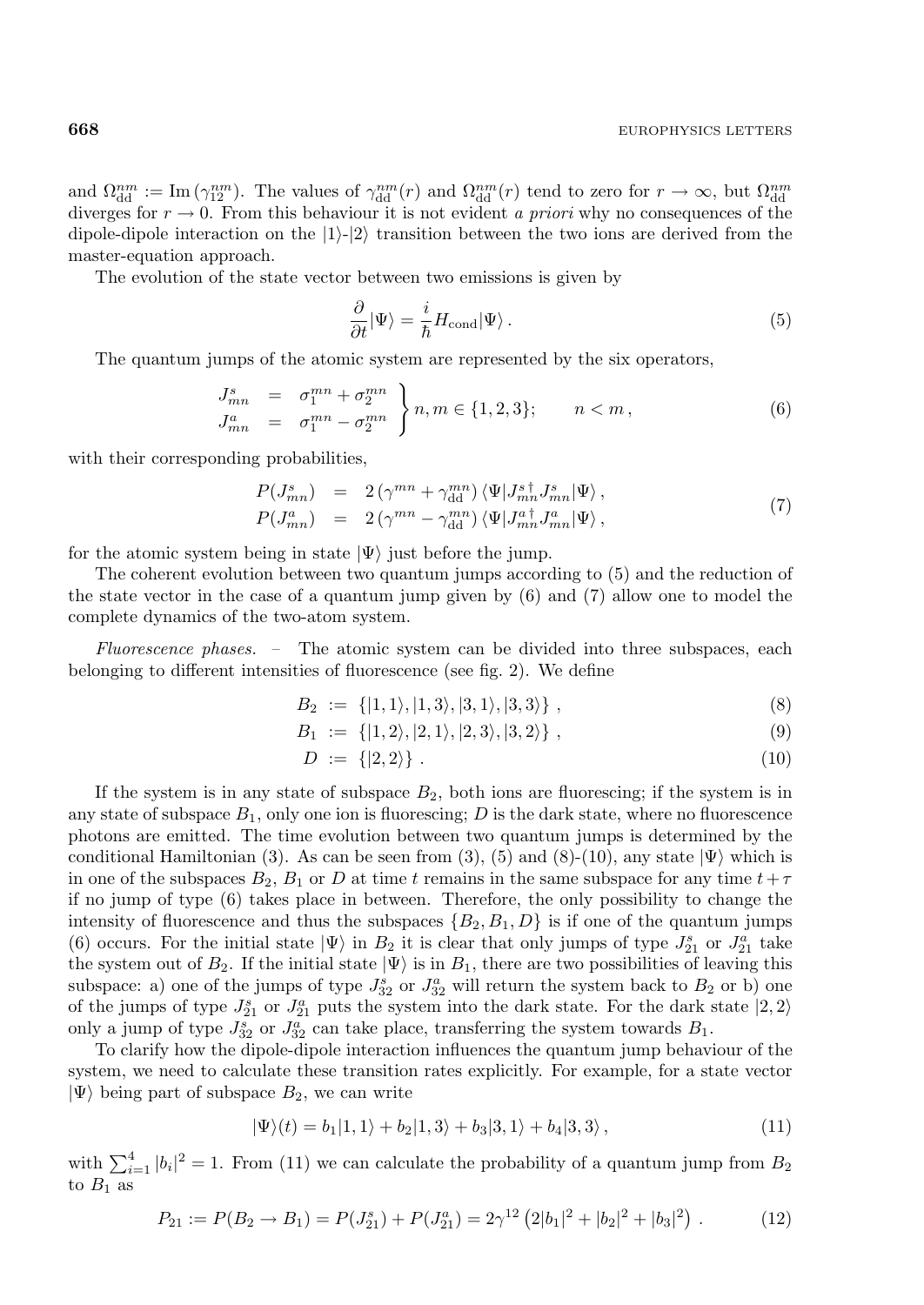It can be seen that the rate  $P_{21}$  is independent of the ion distance r. This means that the length of the fluorescence periods when both ions are radiating is not affected by the dipole-dipole interaction between the two particles, irrespective of the employed laser power.

Next we calculate the transition rates  $P_{10}$  and  $P_{12}$ . For a state  $|\Psi\rangle$  in  $B_1$  we can write

$$
|\Psi\rangle = c_1|1,2\rangle + c_2|2,1\rangle + c_3|3,2\rangle + c_4|2,3\rangle, \qquad (13)
$$

with  $\sum_{i=1}^{4} |c_i|^2 = 1$ . From (13), it is then found that

$$
P_{10} := P(B_1 \to D) = P(J_{21}^s) + P(J_{21}^a)
$$
  
=  $2\gamma^{12} (|c_1|^2 + |c_2|^2) + 4\gamma_{\text{dd}}^{12} |c_1||c_2|\cos(\phi_{12}),$  (14)

$$
P_{12} := P(B_1 \to B_2) = P(J_{32}^s) + P(J_{32}^a)
$$
  
=  $2\gamma^{23} (|c_1|^2 + |c_2|^2 + |c_3|^2 + |c_4|^2) + 4\gamma_{\text{dd}}^{23} |c_3||c_4|\cos(\phi_{34}),$  (15)

where  $\phi_{ij} := \arg(c_j) - \arg(c_i)$  denotes the phase difference between  $c_i$  and  $c_j$ . As can be seen from (14) and (15),  $P_{10}$  and  $P_{12}$  depend via  $\phi_{ij}$  as well as  $\gamma_{dd}^{12}$  and  $\gamma_{dd}^{23}$  on the dipole-dipole interaction. This will be analyzed in detail in the next section.

The remaining transition rate  $P_{01}$  is found to be

$$
P_{01} := P(D \to B_1) = P(J_{32}^s) + P(J_{32}^a) = 4\gamma^{23},\tag{16}
$$

*i.e.* the probability of leaving the dark state  $|2, 2\rangle$  is simply twice the decay rate  $2\gamma^{23}$  of the individual atom system. This transition rate is independent of dipole-dipole interaction.

Note that the transition rate  $P_{20} := P(B_2 \to D)$  is zero for any state  $|\Psi\rangle \in B_2$ . For the system under investigation there is thus no probability of a simultaneous jump  $|\Psi\rangle \rightarrow |2, 2\rangle$ for  $|\Psi\rangle \in B_2$  occurring.

Dipole-dipole interaction. – From the calculated rates  $(12)$ ,  $(14)$ - $(16)$  above, it is apparent that the only influence of the dipole-dipole interaction on the transition probabilities is to be expected when leaving subspace  $B_1$ . To analyze (14) and (15) any further, let us investigate the phase difference  $\phi_{ij}$  more closely. For that purpose, let us introduce the functions  $f_i$ ,  $i = 1, \ldots, 4$ :

$$
f_i := \frac{\mathrm{d}}{\mathrm{d}t} \tan(\arg(c_i)) = \frac{\mathrm{d}}{\mathrm{d}t} \frac{\mathrm{Im}(c_i)}{\mathrm{Re}(c_i)}.
$$
 (17)

These can be calculated explicitly from (3) in the limit (1), *i.e.* for  $\gamma_{dd}^{13} \ll \gamma^{13}$ . If no quantum jump occurs, the conditional Hamiltonian  $H_{\text{cond}}$  is found to drive the system into a state where  $f_1 - f_2 = 0$  and  $f_3 - f_4 = 0$ , *i.e.* into a state where  $\phi_{12}$  and  $\phi_{34}$  are not changed any further by  $H_{\text{cond}}$  (see fig. 3). The solutions of  $\phi_{12}$  and  $\phi_{34}$  corresponding to the condition  $f_1 - f_2 = f_3 - f_4 = 0$  can immediately be calculated. One obtains

$$
c_1 = c_2, \qquad c_3 = c_4, \qquad c_1 = -c_2, \qquad c_3 = -c_4, \tag{18}
$$

with the corresponding fixed phase relations  $\phi_{12} = \phi_{34} = 0, \pi$ . On a time scale given according to (3) and (5) by  $\frac{1}{|\gamma_{dd}^{12}|}$  $\left(\frac{1}{|\gamma_{\rm dd}^{23}|}\right)$ ),  $c_1$  and  $c_2$  ( $c_3$  and  $c_4$ ) will thus acquire the same modulus, with equal or opposite sign. This means that the interference terms in  $(14)$  and  $(15)$  do not disappear; instead, they are built up to their maximum values in the course of the coherent evolution between two subsequent quantum jumps.

On the other hand, all spontaneous emissions which may take place have to be considered. The most probable decay is the decay on the fast  $|1\rangle$ - $|3\rangle$  transition, occurring on time scales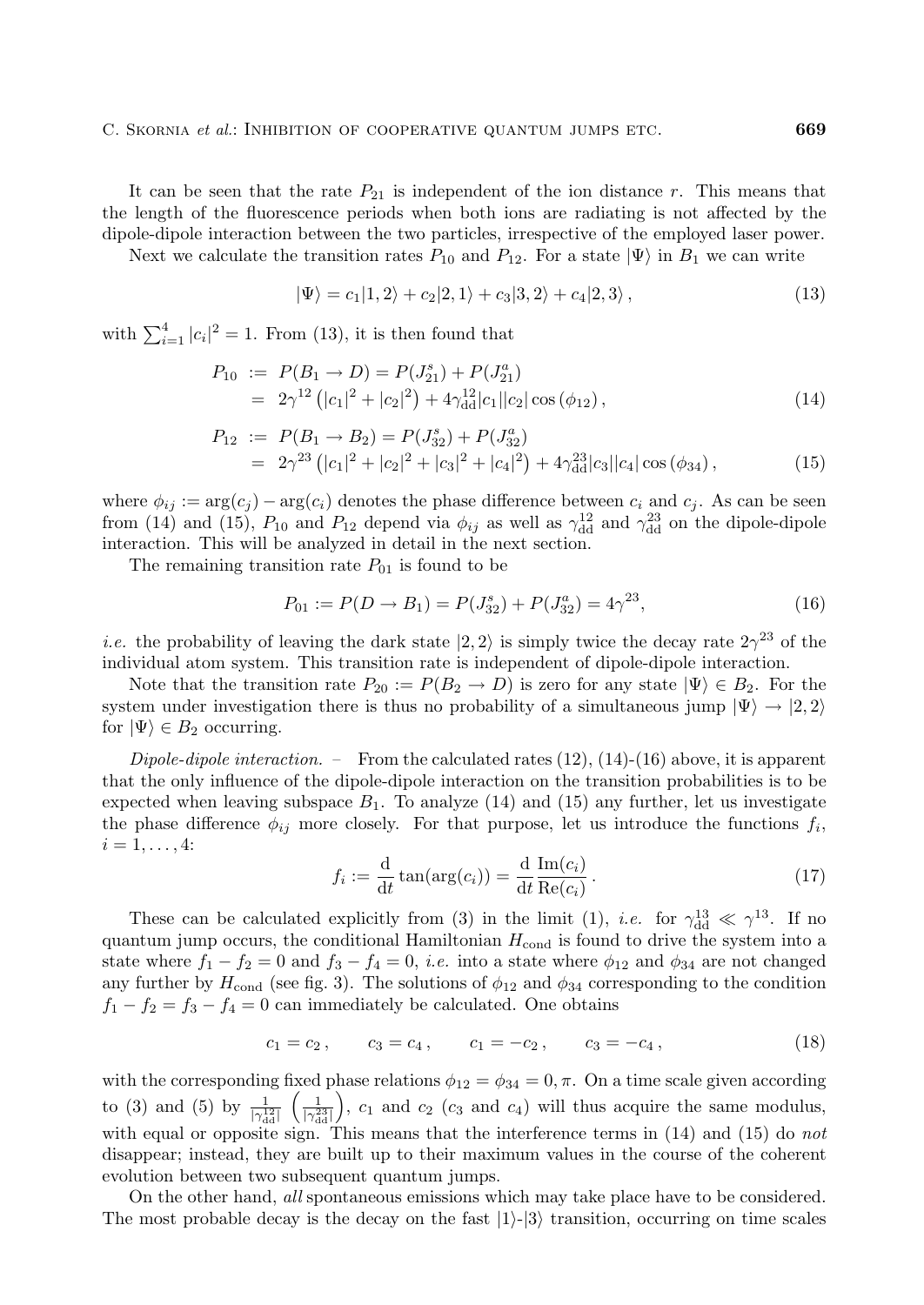

Fig. 3 – Evolution of the term  $cos(\phi_{12})$  as a function of time (in units of  $(\gamma^{12})^{-1}$ ), obtained by Quantum Monte Carlo simulation. Parameters are  $r = 0.3\lambda$ ,  $\gamma^{23} = 20\gamma^{12}$ ,  $\Omega_{\rm R} = 20\gamma^{13}$ .

 $\frac{1}{\vert \gamma^{13} \vert}$ . As there is no preferred direction of photon emission, the phases have to be reset after each spontaneous decay  $|1\rangle \rightarrow |3\rangle$  to a random value. In order to obtain the *averaged* transition rates  $P_{10}$  and  $P_{12}$ , we have therefore to integrate (14) and (15) over all possible phase relations  $\phi_{12}$  and  $\phi_{34}$ . In this case, in the limit (2), the interference terms in (14) and (15) vanish: resetting of the phase differences  $\phi_{12}$  and  $\phi_{34}$  takes place at a much faster rate than the change and build-up of the transition rates to their time-invariant (and extremal) value. Integrating (14) and (15) over all possible phase relations simply leads to

$$
P_{10} = 2\gamma_{12} \left( |c_1|^2 + |c_2|^2 \right), \tag{19}
$$

$$
P_{12} = 2\gamma_{23} \left( |c_1|^2 + |c_2|^2 + |c_3|^2 + |c_4|^2 \right). \tag{20}
$$

According to (19) and (20) no effect relating to the dipole-dipole interaction and depending on the ion-ion distance  $r$  remains. This result is in close analogy to the Quantum Zeno effect [16, 17], where the build-up of coherences in the course of the coherent evolution of the system is suppressed by resetting the state vector. As this effect is inherent in any 3-level system corresponding to the  $\Lambda$ -scheme of fig. 1 and satisfying (1) and (2), a master-equation treatment has to yield the same result [9]. This basic mechanism of the 3-level  $\Lambda$ -system might also be at the heart of more complex schemes and thus help to understand the contradicting outcomes of refs. [13] and [14].

Note that a different result is obtained when in addition the two ions are excited coherently on the  $|3\rangle$ - $|2\rangle$  transition. In this case oscillations of the transition rates  $P_{21}$ ,  $P_{10}$  and  $P_{12}$  may appear in phase with  $\gamma_{dd}^{13}$  up to distances of  $10\lambda_{13}$  (which may still be outside limit (1)) [10,11].

Conclusion. – In conclusion, we reinvestigated the quantum jump behaviour of two dipole-dipole interacting atoms placed in the vicinity of each other in the limit  $\lambda_{12} \gg r \gg \lambda_{13}$ . The internal level structure of the two atoms corresponds to the level scheme of fig. 1, where the condition  $\gamma^{13} \gg \gamma^{12}, \gamma^{23}$  is imposed. This investigation is motivated by contradictory outcomes of recent experiments  $[8, 12-14]$  as well as by our own work with  $\text{In}^+$   $[21, 22]$ . For the analysis we employ a Quantum Monte Carlo wave function approach which apart from numerical simulations allows to obtain analytical results. These agree with the outcome